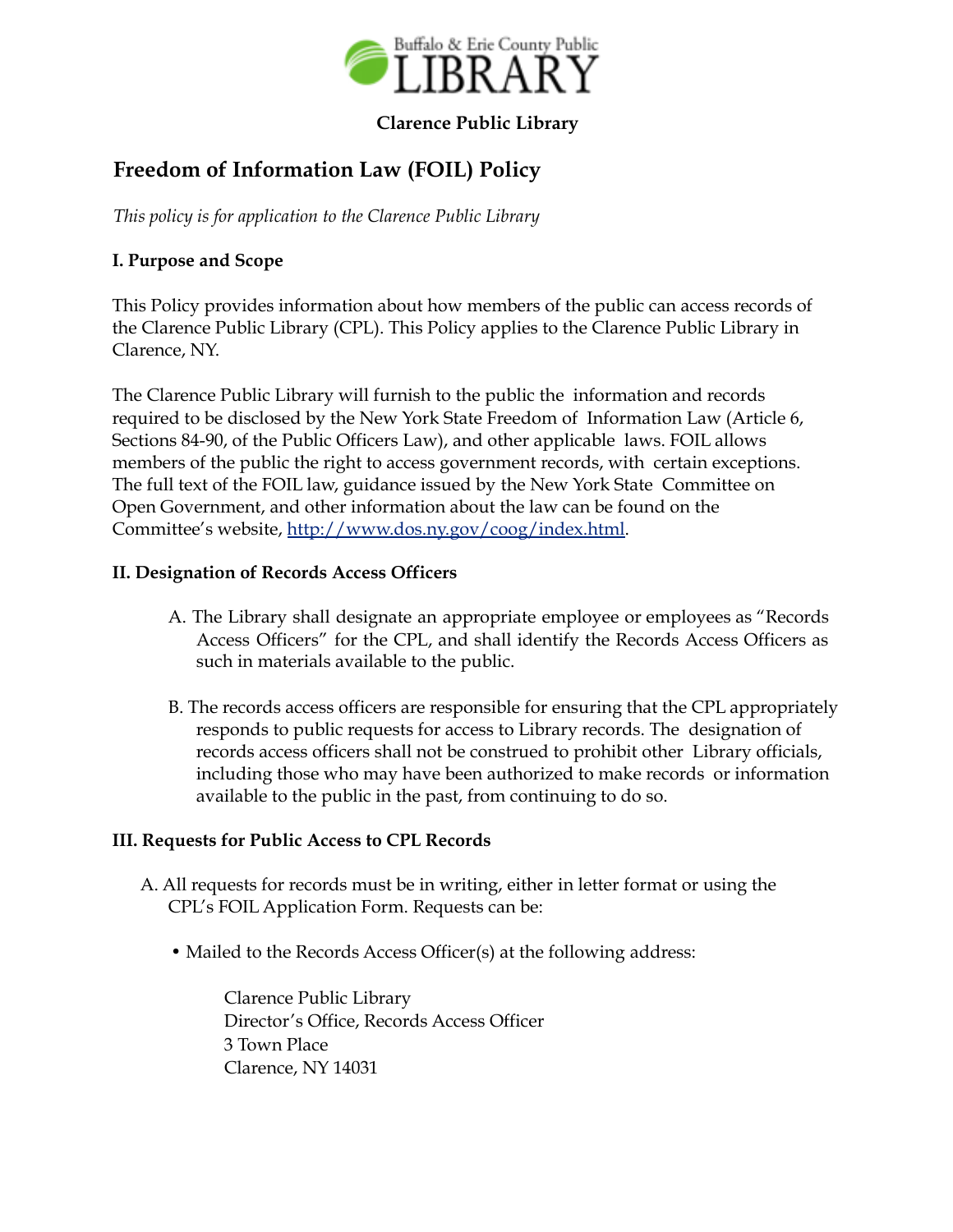- Faxed to (716) 741-1243; or
- E-mailed to the Records Access Officer at CLA@buffalolib.org.
- B. All requests for access to records must include contact information of the requestor, including a telephone number and mailing address.
- C. All requests must include a detailed description of the records that are being sought including, but not limited to, dates, titles, file designations, or any other information that will assist the ATPL in locating the requested records.

#### **IV. B&ECPL Response to Requests for Public Records**

- A. Within five (5) business days of the receipt of a compliant written request, the CPL will:
	- 1. Make the record available to the requestor;
	- 2. Furnish a written acknowledgement of the receipt of the request and a statement of the approximate date when the information will be made available; or
	- 3. Deny access in writing, and state the basis for denying access.
- B. A denial of access to any record will be sent in writing, and will summarize the reason for the denial, and provide information on how to appeal such denial.
- C. If the CPL does not respond to a request in accordance with Section IV.A, the request should be considered to have been denied.

#### **V. Appealing a Denial of Access**

- A. All appeals of a denial of a request for an CPL record must be submitted in writing within 30 days of the denied request, either in letter format or using the CPL's FOIL Appeal Form. An appeal may be
	- 1. Mailed to:

Clarence Public Library Library Board President, FOIL Appeals Officer 3 town Place Clarence, NY 14031 -or

- 2. Faxed to (716) 741-1243; or
- 3. E-mailed to the FOIL Appeals Officer at CLA@buffalolib.org

B. The CPL's FOIL Appeals Officer shall be the Library Board President.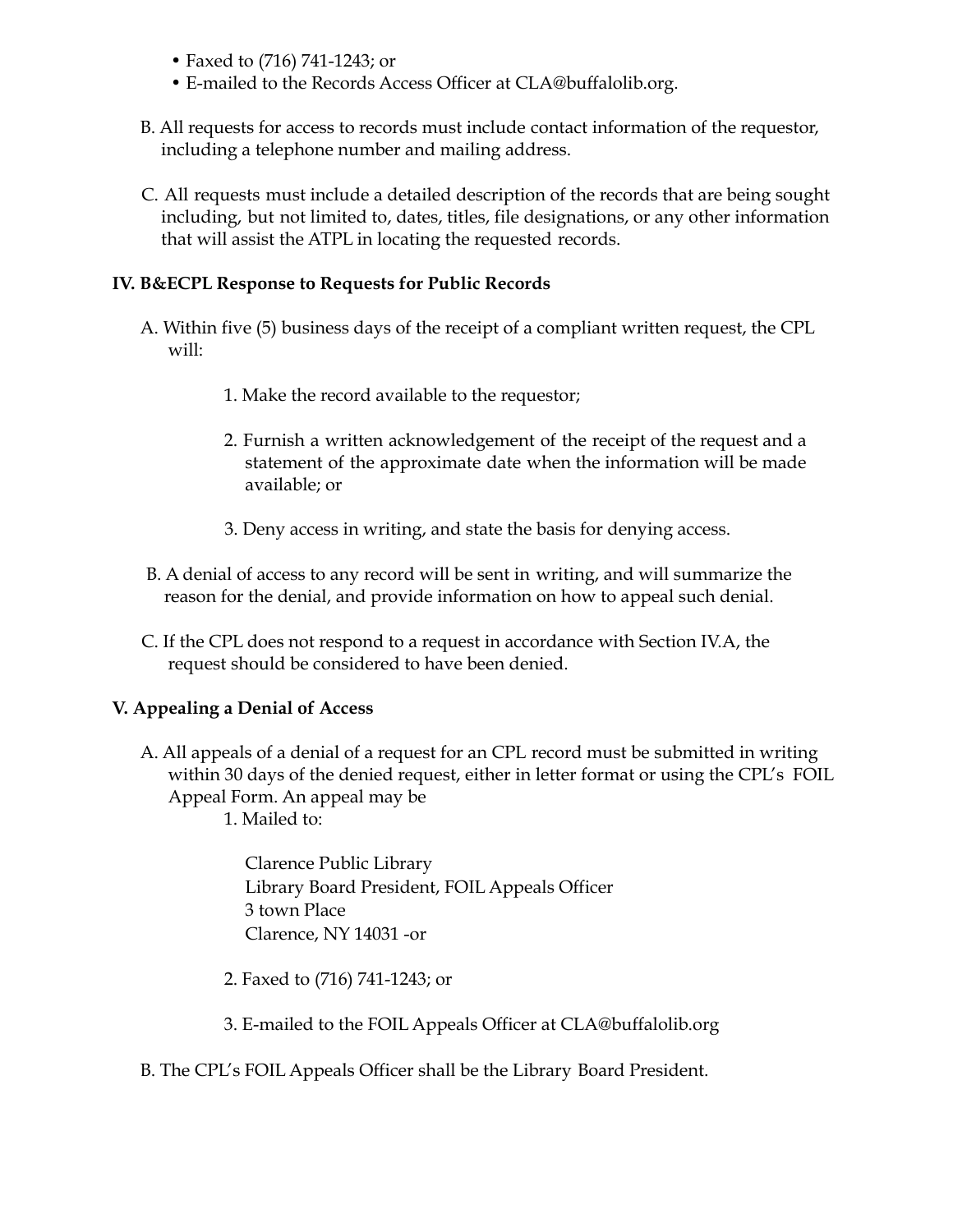- C. An appeal must include the date of the original FOIL request, a detailed description of the records that are being sought including but not limited to dates, titles, file designations, or any other information that will help the CPL to find the requested records, and the reason provided for the denial.
- D. The CPL FOIL Appeals Officer will independently review the withheld records and the basis for withholding them. The CPL FOIL Appeals Officer will respond in writing to the appealing party within ten (10) business days after the appeal is perfected with his or her determination as to whether the requested records were properly withheld or must be released.
- E. Copies of all appeals and the determinations will be sent by the CPL to the Committee on Open Government pursuant to Section 89(4)(a) of the Public Officers Law.

### **VI. Fees**

- A. The CPL reserves the right to charge the requester for costs in accordance with Sections 87(1)(b)(iii) and 87(1)(b) and (c) of the Public Officers law.
- B. There shall be no fee charged for merely inspecting or searching for records.

*Adopted by the Clarence Public Library Board of Trustees on May 24, 2021*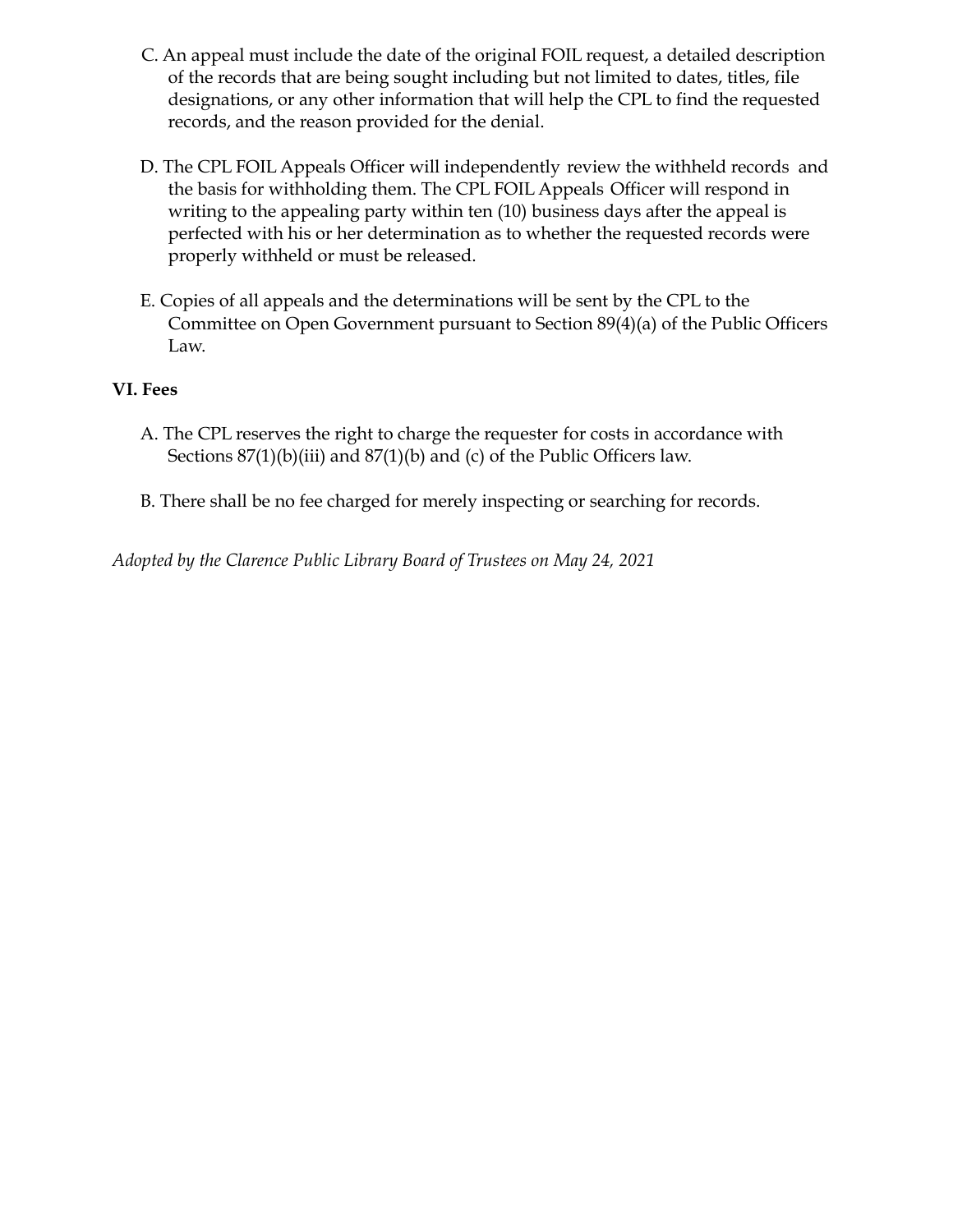### Clarence Public Library Freedom of Information Law (FOIL) APPLICATION FOR PUBLIC ACCESS TO RECORDS

*This Form is for application to the Clarence Public Library* MAIL TO: Director, Clarence Public Library FOIL Records Access Officer 3 Town Place Clarence, New York 14031

I hereby apply to (1) inspect ( ) or (2) obtain a copy of ( ) the following record:

\_\_\_\_\_\_\_\_\_\_\_\_\_\_\_\_\_\_\_\_\_\_\_\_\_\_\_\_\_ \_\_\_\_\_\_\_\_\_\_\_\_\_\_\_\_\_\_\_\_\_\_\_\_\_\_\_\_\_\_ **Signature Date \_\_\_\_\_\_\_\_\_\_\_\_\_\_\_\_\_\_\_\_\_\_\_\_\_\_\_\_\_ (\_\_\_)\_\_\_\_\_\_\_\_\_\_\_\_\_\_\_\_\_\_\_\_\_\_\_\_\_\_ Print Name Telephone \_\_\_\_\_\_\_\_\_\_\_\_\_\_\_\_\_\_\_\_\_\_\_\_\_\_\_\_\_ \_\_\_\_\_\_\_\_\_\_\_\_\_\_\_\_\_\_\_\_\_\_\_\_\_\_\_\_\_\_ Representing e-mail**

**Mailing Address**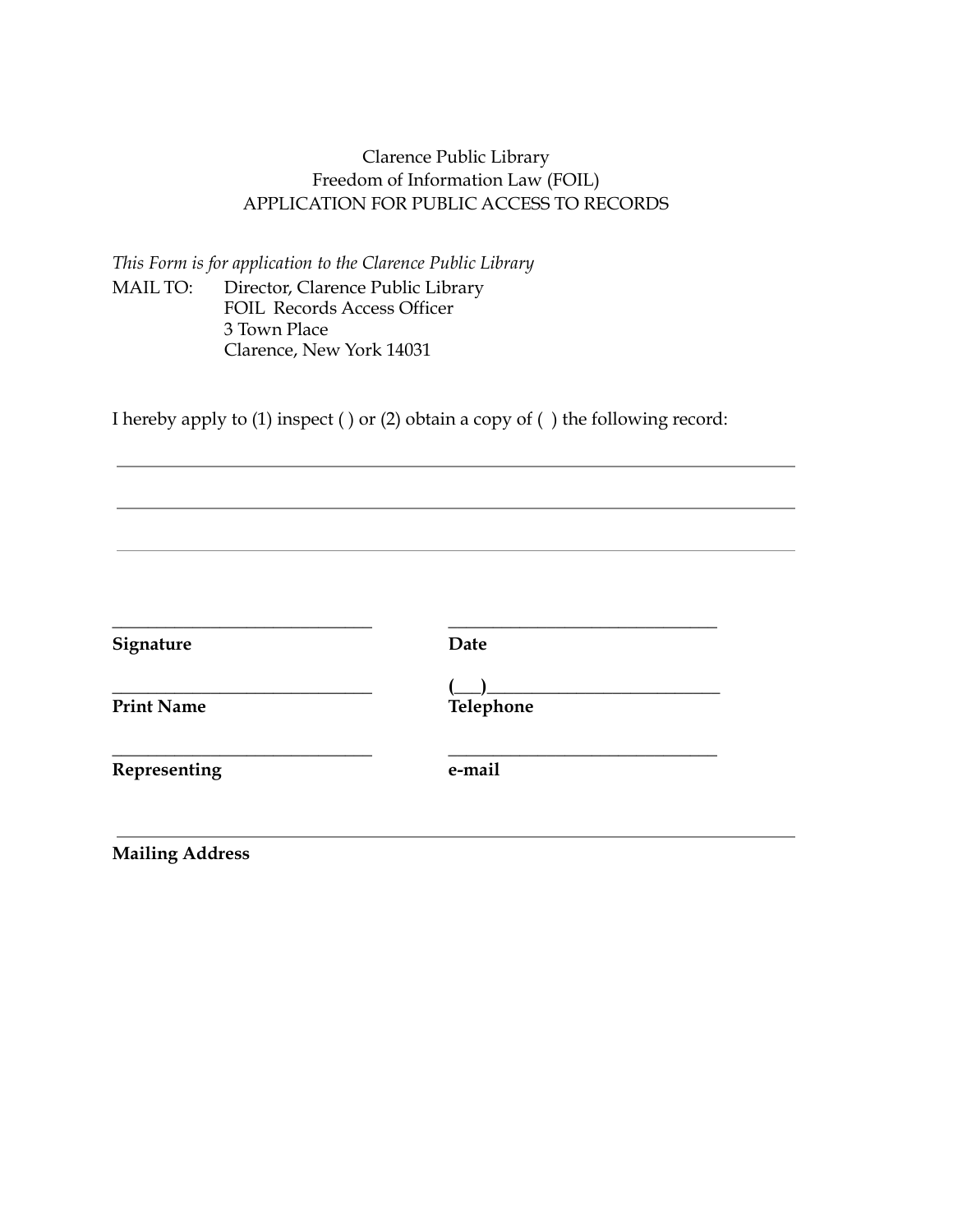#### FOR AGENCY USE ONLY

Approved ()

Denied for the reason(s) checked below

() Confidential Disclosure

() Part of investigatory files

() Unwarranted invasion of personal privacy

() Record of which the Clarence Public Library is legal custodian cannot be found

() Record is not maintained the Clarence Public Library

() Exempted by statute other than the Freedom of Information Act

(Other (Specify)

| Date |
|------|
|      |

*Adopted by the Clarence Public Library Board of Trustees on May 24, 2021.*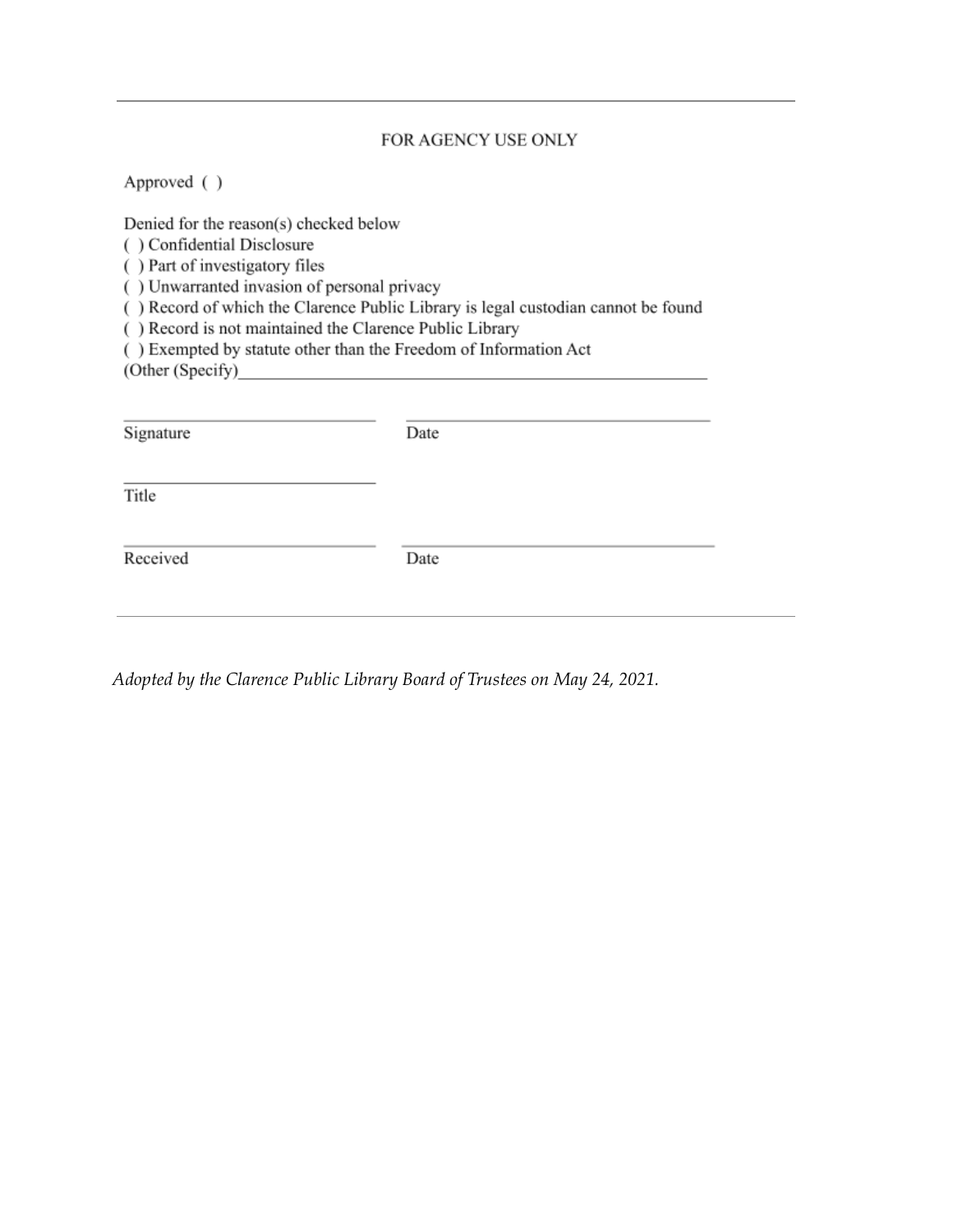#### Clarence Public Library Freedom of Information Law (FOIL) APPEAL REQUEST FORM

*This Form is for application to the Clarence Public Library* MAIL TO: Director, Clarence Public Library FOIL Records Access Officer 3 Town Place Clarence, New York 14031

I hereby appeal:

**Signature Date**

\_\_\_\_\_\_\_\_\_\_\_\_\_\_\_\_\_\_\_\_\_\_\_\_\_\_\_\_\_ \_\_\_\_\_\_\_\_\_\_\_\_\_\_\_\_\_\_\_\_\_\_\_\_\_\_\_\_\_\_

**\_\_\_\_\_\_\_\_\_\_\_\_\_\_\_\_\_\_\_\_\_\_\_\_\_\_\_\_\_ (\_\_\_)\_\_\_\_\_\_\_\_\_\_\_\_\_\_\_\_\_\_\_\_\_\_\_\_\_\_**

**Representing e-mail**

**\_\_\_\_\_\_\_\_\_\_\_\_\_\_\_\_\_\_\_\_\_\_\_\_\_\_\_\_\_ \_\_\_\_\_\_\_\_\_\_\_\_\_\_\_\_\_\_\_\_\_\_\_\_\_\_\_\_\_\_**

 $Telephone$ 

#### **Mailing Address**

Date of Original Request:\_\_\_\_\_\_\_\_\_\_\_\_\_\_\_\_\_\_\_\_\_\_\_\_\_\_\_\_\_\_\_\_\_\_\_\_\_

Records Requested: